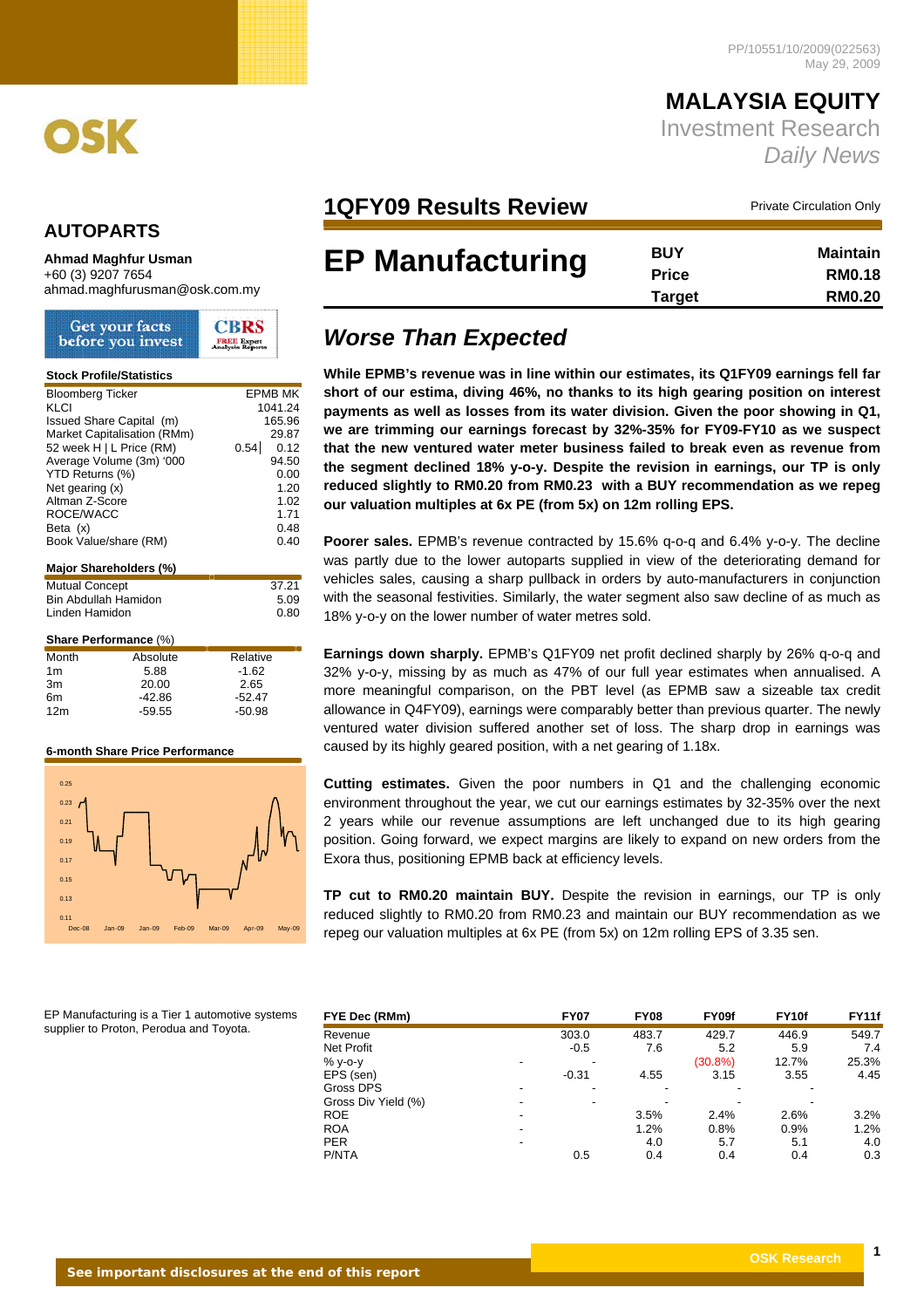### **KEY HIGHLIGHTS**

| Quarter Results Table (With exceptional item) |               |               |            |        |        |             |
|-----------------------------------------------|---------------|---------------|------------|--------|--------|-------------|
|                                               | <b>1QFY09</b> | <b>4QFY08</b> | $%$ change | 3MFY09 | 3MFY08 | % change    |
| Revenue                                       | 103.5         | 122.6         | $(15.6\%)$ | 103.5  | 110.6  | (6.4%)      |
| EBIT                                          | 5.6           | 4.4           | 28.1%      | 5.6    | 5.5    | 2.5%        |
| Net Interest Expense                          | (4.5)         | (3.3)         | 35.3%      | (4.5)  | (3.8)  | 17.2%       |
| Associates                                    | 0.0           | 0.0           |            | 0.0    | 0.0    |             |
| PBT Before EI                                 | 1.1           | 1.1           | 5.4%       | 1.1    | 1.6    | (31.9%)     |
| ΕI                                            | 0.0           | 0.0           |            |        | 0.0    |             |
| <b>PBT</b>                                    | 1.1           | 1.1           | 5.4%       | 1.1    | 1.6    | (31.9%)     |
| Tax                                           | 0.0           | 0.5           | (99.8%)    | 0.0    | (0.0)  | $(105.0\%)$ |
| MI                                            | (0.1)         | (0.2)         | (50.8%)    | (0.1)  | (0.1)  | (19.5%)     |
| <b>Reported Net Profit</b>                    | 1.0           | 1.4           | (26.1%)    | 1.0    | 1.5    | (31.9%)     |
| Core Net Profit                               | 1.0           | 1.4           | (26.1%)    | 1.0    | 1.5    | (31.9%)     |
| Core EPS (sen)                                | 0.6           | 0.8           | (26.1%)    | 0.6    | 0.9    | (31.9%)     |
| Net DPS                                       | ٠             |               |            |        |        |             |
| <b>EBIT Margin</b>                            | 5.4%          | 3.6%          | 1.8%       | 5.4%   | 4.9%   | 0.5%        |
| <b>Core Net Profit</b>                        | 1.0%          | 1.1%          | $(0.1\%)$  | 1.0%   | 1.4%   | (0.4% )     |
| Margin                                        |               |               |            |        |        |             |
| NTA/share (RM)                                | 0.4           | 0.4           | 7.6%       | 0.4    | 0.3    | 53.6%       |